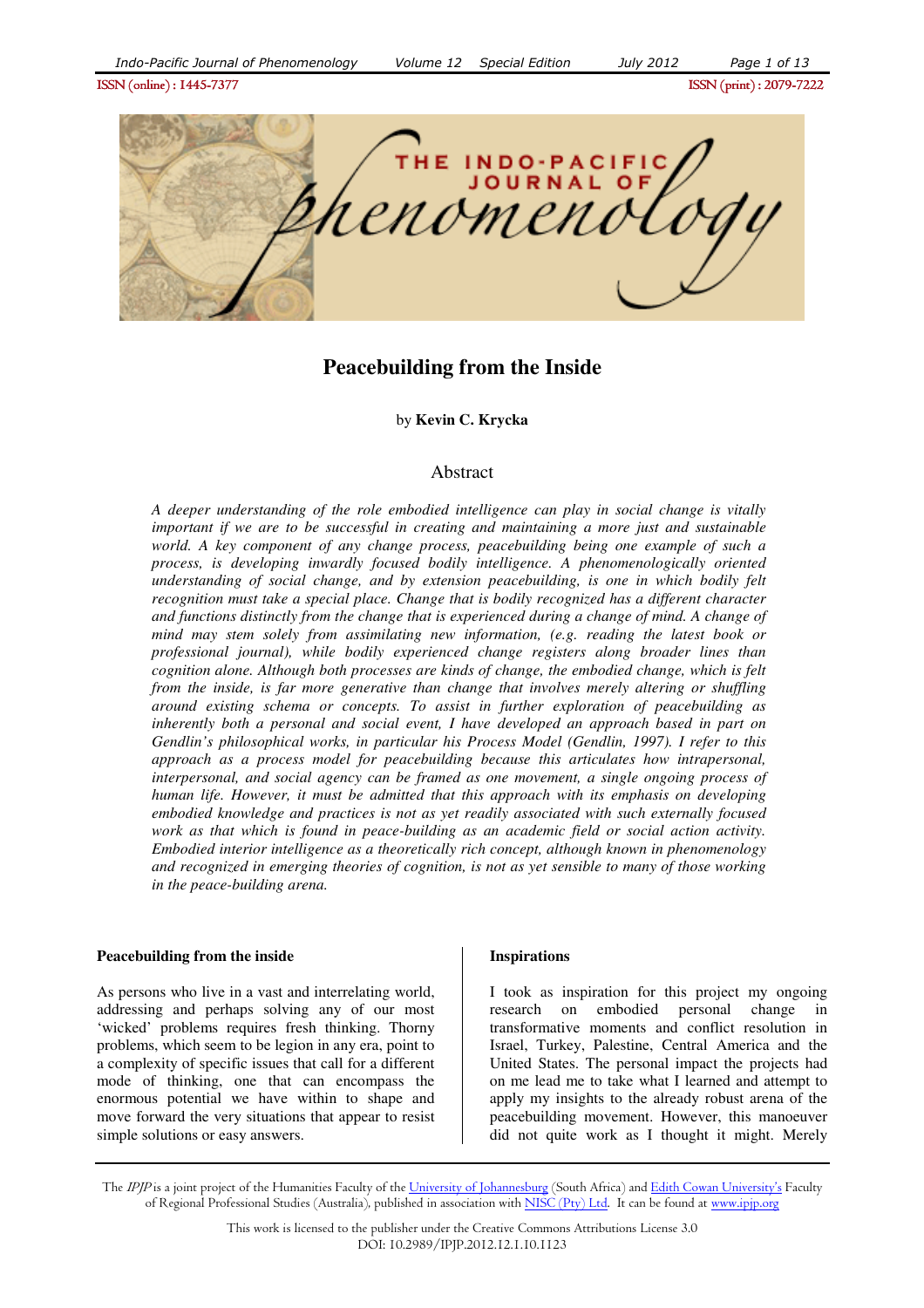transferring my experience to an existing conceptual framework did not fit what I noticed.

Instead, it took listening deeply to my own and others' experiences and then reflecting on them in a systematic way for me to eventually come to redefine 'peacebuilding' in my own way. I recall a particularly important example of this that came from my work with understanding difficult conversations. Along with a team of teachers and therapists I worked for nearly two years to explore and create a deep understanding of how conflict is experienced from the inside out. From the level of our lived experience we worked to understand what it was like to be in a difficult conversation. We then modeled an experiential process wherein difficulties could shift and fresh steps of change could occur. We discovered that shifts toward resolution of difficulties came more easily if certain internal and external conditions were also present. It was a profound example of how a forward direction can emerge from what was once a reiterative, negative sequence. This experience fueled my desire to formulate a process model for peace that legitimizes our inner world while intimately regenerating connections to the so-called external environment in which we live.

It almost goes without saying that the world in which we find ourselves today is riddled with conflict. All around we see communities and individuals suffering from various forms of oppression that perpetuate structures of injustice. We witness violence and destruction in our interpersonal relationships, neighborhoods, society, nation and world. The majority populations of our world lack basic goods and this assaults their dignity and perpetuates a dehumanization that seems to have no end.

The desire for, and building of, a culture of peace is growing across many situations and contexts across the world. As our local environments, from the personal to the cultural, demonstrate interest in the new ideas and actions flowing from the rich inner territories found in shared person-to-person experiences, there has been a marked increase in interest in relationality as it intersects with demonstrable outcomes. Relationships resulting from encounters where persons genuinely meet and see each other form a power that has been referred to using terms such as social capital or transformational alliances.<sup>1</sup> I characterize these kinds of relationships as 'generative' insomuch as they allow for and encourage intrapersonal, interpersonal, and societal health and growth. However, to the extent to which environments demonstrate a lack of access to, and

 $\overline{a}$ 

willingness to, entertain fresh ideas and actions, all our good work in creating something new and original will likely fail.

The context and inspirations for this project are thus nested within an intellectual and experiential community of ideas and practices developed from the intersection of philosophical phenomenology, phenomenological psychology, and spirituality, in particular theologies of liberation. These three streams converge around the project of modeling a process for peacebuilding and are explored in detail within this article.

## **Stepping into the peace conversation**

To step into any discussion as potentially broad and confusing as the discussion of peacebuilding, it is important to first lay out the territories of discovery employed. This is of course a slippery task. For instance, the understanding of the term peace has evolved and changed throughout history, as well as for me personally. With each definition its role and purpose has taken on different manifestations, both in society and in our educational system.

Today we accept that peace is more than simply the absence of war, but rather, "the presence of the conditions for a just and sustainable peace." (Kroc Institute, n.d., no page). In my opinion the conditions for peace are just as much found at the inward level as at the more external level. I refer to the right conditions for peace, inside and out, as the environments for peace. However, before we explore this area further it is important to establish the accepted territories for the study of peace.

The end of World War I (1914-1918) saw a deepening appreciation for international cooperation and understanding. Following World War II studies of peacemaking emerged. These studies immediately shifted to studying ways to prevent further worldwide conflict. However, any consensus achieved in spirit among nations was challenged by the needs of individual nation building. This situation continues to exist to this day.

Over the next several decades a multi-layered system for the analysis of peace processes developed that at first focused on responding to immediate crisis, which included managing immense military resources. Built largely upon a positivist, natural scientific model, government funded and non-governmental agencies began looking at peace, and what thwarts it, as a set of independent factors that converge to produce conflict and war. The positivist view aimed to find ways to influence the parties in conflict to move towards peace, including monetary incentives, procedures to facilitate the processes, methods, and

<sup>&</sup>lt;sup>1</sup>See the various works of Martin Buber for an introduction to the concepts of relationality and dialogue (Buber, 1958, 1965)

The IPJP is a joint project of the Humanities Faculty of the University of Johannesburg (South Africa) and Edith Cowan University's Faculty of Regional Professional Studies (Australia), published in association with NISC (Pty) Ltd. It can be found at www.ipjp.org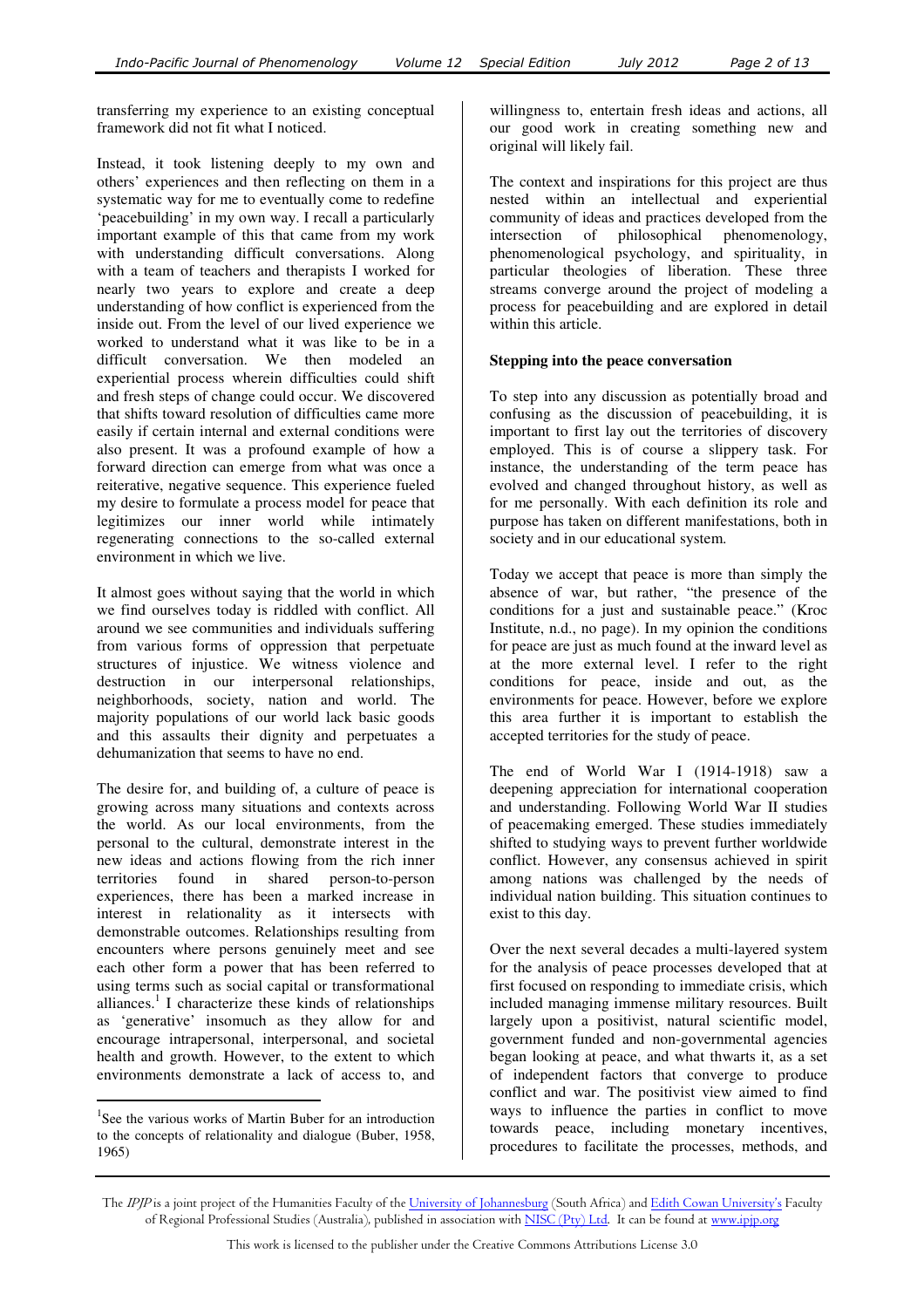techniques that they hoped would eventually bring about cessation of hostilities and the implementation of ceasefire provisions (Peacemaking, 2010). The focus of peace building during the period after World War II quickly became 'peacemaking', a largely externalized view that emphasized bringing together parties already engaged in hostilities in order to seek agreement for peaceful resolution of their conflict.

'Peacebuilding' is a relatively new term in academia, but the ideas and practices behind this term have surfaced across cultures during the decades after World War II. In its most basic form peacebuilding can be defined as activity aimed at improving the quality of life. It therefore seeks to either prevent or reduce violence in all forms, be this physically, psychologically, socially, spiritually, and to help communities recover from such kinds of violence. Peacebuilding emerges out of a set of values, relational skills, analytical frameworks, and social processes that were emerging during perhaps one of the most recent creative periods in human consciousness; the 1960s and 1970s.

'Peace Studies' is an interdisciplinary, academic field that draws from political science, psychology, history, theology, philosophy and other fields. Since the early 1900s, peace studies have focused on the study of war, its causes, and human security (University of Notre Dame, 2012). The late 1950s onward saw the birth and formation of both private and government funded independent institutions dedicated to peace research (University of Notre Dame, 2010). These institutions are found in Canada, Europe, Latin America, Australia, Japan, and the United States.<sup>2</sup> In the United States, peace research is conducted primarily at universities. Elise and Kent Boulding created *The Journal of Conflict Resolution* as part of the University of Michigan Conflict and Peace Program in 1956 (University of Notre Dame, 2010). Peace research has ranged from the prevention of war to the reduction and elimination of war, to conflict resolution and nonviolence training.

Other researchers have developed a broader view of peacebuilding that is not only "primarily concerned with conflict behaviour, but addresses the underlying context and attitudes that give rise to violence, such as unequal access to employment, discrimination, unacknowledged responsibility for past crimes, prejudice, mistrust, fear, hostility between groups,"

(Fisher, 2000, p. 14). A serious challenge to conceiving peacebuilding in this manner relates to its capacity for deeper understanding, not only of the external sources of the conflict that led to the violence in a particular community, but also the deeper understanding of the self-in-relation-to-oneself and the broader environments in which this is lived out. It is here where a process model makes a contribution.

I distinguish the term peacebuilding from its more conventional use and from peace building for one important reason: To indicate a process rather than the joining of two separate entities in intellectual convergence. Fundamentally, peacebuilding, as a process, is an inward space achieved in a situational space that moves life forward. By its very nature, peacebuilding is known through living the lived connections we encounter within and around us.

## **Peacebuilding as a 'Doing of the Lived Body'**

For the moment, it may be helpful to address the process called peacebuilding as if it consisted of two main movements or hermeneutic doublings: 1) Referencing the lived body; and 2) leaning forward into sociality. However, clarifying distinctions within an entire process is not the same as bringing together two separate elements – peace with building or lived body with sociality. It is important to understand that the movements or doublings are a way of describing the doing of the lived body in peacebuilding.

The notion of a doing lived body is similar to Gadamer's (1975) phenomenological hermeneutics (Risser, 1997) and the 'double hermeneutic' of Giddens (1987). Taking the lead from these authors the concept of a doing lived body emphasizes the role of the lived body not merely as an instrument or lens, but as an instance of the 'in-dwelling' and 'becoming' processes involved in thinking and behaving. Thus, the doing lived body is as inherent in the entire process of peacebuilding as breathing is to existence. It is not something to use, but something you are. Through the phenomenological concept of a doing lived body, peacebuilding (or living in general for that matter) can be better described as a whole process with many effects.

With this stipulation in mind it is now possible to say more clearly what peacebuilding is not. Based on the understanding of a doing lived body, peacebuilding is not a 'tool' to fight things such as poverty, oppression, or marginalization. In a similar fashion, peacebuilding is not a 'conceptualization' from which it would be possible to argue for intellectual structures such as 'position', 'context', or 'ideal'. Peacebuilding as a process of a doing lived body is not structure-bound as instrument or perspective. We obviously want to retain practices that generate fresh

 $\frac{1}{2}$  Peace Research Institute (Dundas); International Development Association (IDA); Human Security Research Group (Vancouver, BC); University of Bradford, UK; Free University, Berlin; Latin America: FLACSO and CLAIP; Australian National University; Asian-Pacific Peace Research Association (APPRA).

The IPJP is a joint project of the Humanities Faculty of the University of Johannesburg (South Africa) and Edith Cowan University's Faculty of Regional Professional Studies (Australia), published in association with NISC (Pty) Ltd. It can be found at www.ipjp.org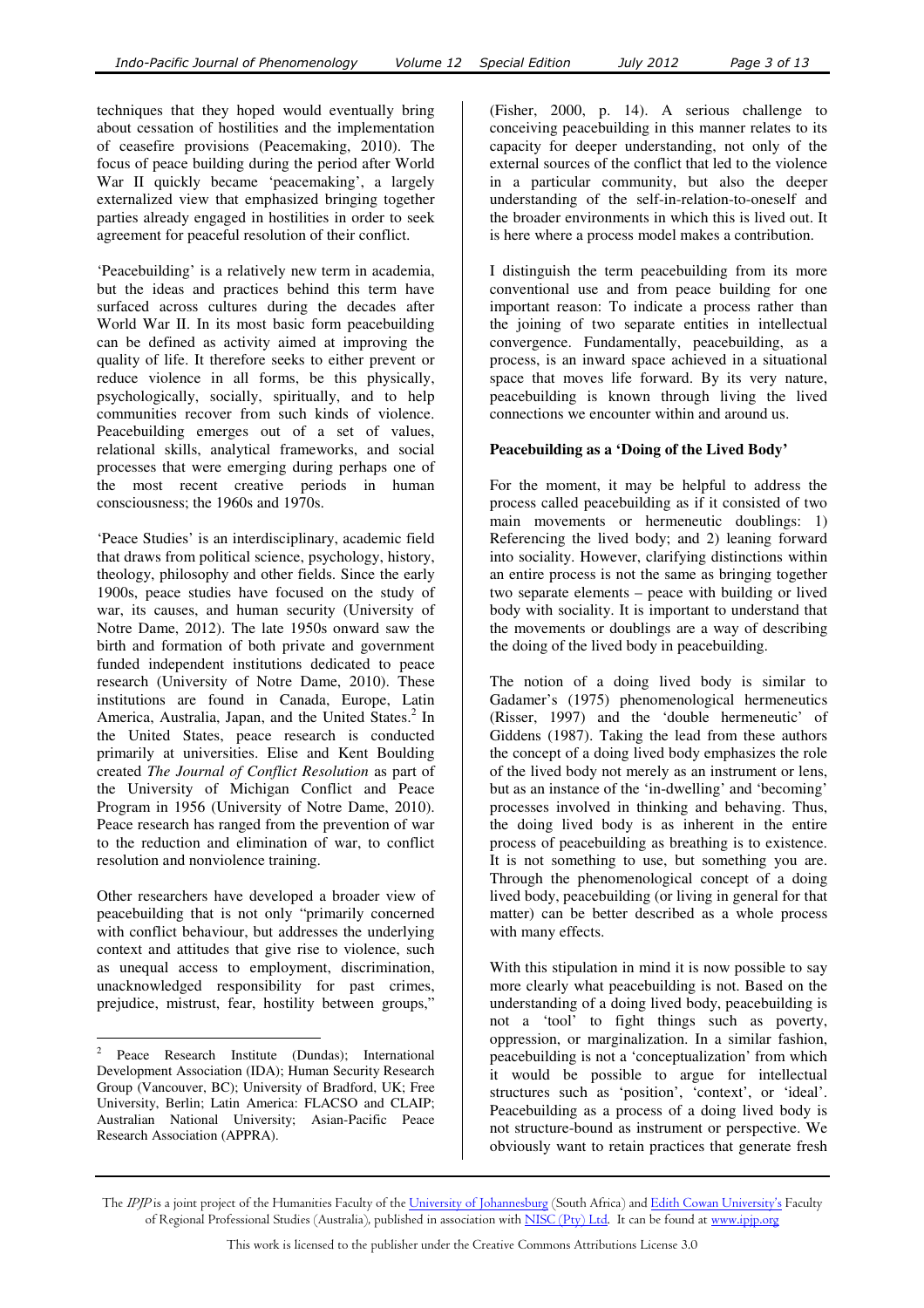thinking and doing, and these practices might include employing the various instruments and perspectives that are currently known. However, these will come from within process and will thus be 'beyond the patterns' that today define peace.

Giddens (1987) and other proponents of postmodern discourse emphasize the sociality of meaning making, thus leaving the lived body as merely a concept if it is mentioned directly at all. My use of the lived body makes it clear that one's bodily doing is meaning making that is always ripe for shaping our thinking, behaviours and practices, although not in isolation. Meaning making begins with sensing the lived body from within and then doubles or opens to further revisions as we re-reference (double back onto) our lived bodily awareness of the changes or direction in which our emergent in-dwelling thinking and behaving takes us.

Thankfully, we already have many good traditions for understanding the 'doing of the lived body' in peacebuilding. The disciplines of phenomenology, the humanities, psychology, and spirituality each in their own way study and address human living. Each tradition offers something independently of the others that relates to the project of articulating the phenomenon of peacebuilding as a lived bodily doing that emerges in and because of one's sociality. In brief, it is possible to say that phenomenology attends to how we experience life, psychology attends to the ways we live life, while the humanities help voice life, and spirituality studies the ineffable of life. All are necessary for a full and rich understanding of peace building and peacebuilding. This understanding includes the meanings we generate about it and the stumbling blocks we encounter in trying to achieve it.

## **The problematics of peacebuilding**

The current emphasis on conceptual, methodological, and strategic plurality is a significant problematic regarding fresh thinking and doing in peacebuilding; while the dis-attribution of listening from the central character of peacebuilding is another. The former problematic results in a morass of theoretically confused solutions rather than in a way forward for promoting and establishing peace inside and out. The latter leaves the situations and persons our peacebuilding is intended to assist infused with strategies dis-connected from them.

However, we are not in a hopeless situation. The phenomenological tradition can assist in tackling societal and personal problems as we continue to develop new ways of responding to the demands of the current era. Whether the phenomenological approach is used as a philosophy, psychology, epistemology, or axiology, it still seeks to explore the

territories of human experience in order to develop clarity about this experience, its situatedness, aesthetics, and performativity, as well as generativity. Phenomenological thinking brings an openness to 'experience as it is' that does not survive easily in the highly hierarchical structures (conceptual, epistemological, and pedagogical) that have been erected to solve our wicked problems.

However powerful the phenomenological insights into the nature of experience and its interpretive sociological import, the current era does not seem satisfied with the depth of understanding we produce, although there are indications of local support. Perhaps this dissatisfaction is not necessarily with phenomenology but with any univocal response to the multiple sources of the problems we face today. In this sense, phenomenology 'only' speaks for the depth, the intangible, the human, of human experience. In a similar manner, natural sciences 'only' speak for the objective, the verifiable, and the replicable. Peacebuilding, peace making, and peace theorizing challenge phenomenology to speak more directly to that aspect of lived experience that is inwardly originative, intentionally societally directed, and unable to be contained by bifurcation in our thinking and responding. This definition of peacebuilding positions it as providing an opportunity for phenomenology to speak out and loud.

Within this general condition another specific problematic facing peacebuilding arises. This problematic can be characterized as arising from thinking from distinctions first. Traditionally, when tackling a big problem as big as peace (and all its attendant aspects) one would first approach it from each distinct discipline or approach and compare or contrast the best thinking found within these traditions and then apply the results to the problem. It is my assertion that we can no longer afford the luxury of thinking from distinctions first. That is, we can no longer afford the kind of thinking that begins with fragmented parts, subject/object dichotomies, or binaries embedded in structure-bound thinking. We can no longer afford the kind of thinking that is exemplified by such constructs as 'position' and 'identity'.

However, so-called 'holistic thinking' may not be the solution either because it is often an elaboration of the positivism embedded in the structure-bound thinking from distinctions. Instead of creating truly new, fresh thinking, holism gives us 'more of the same only deeper' by reconfiguring and expanding the parts. This is an interesting, but intellectually faulty, slightof-hand. We need to think from the doubling and find new ways of doing that freshly inform and shape our thinking and impact our acting.

The *IPJP* is a joint project of the Humanities Faculty of the <u>University of Johannesburg</u> (South Africa) and <u>Edith Cowan University's</u> Faculty of Regional Professional Studies (Australia), published in association with <u>NISC (Pty) Ltd</u>. It can be found at <u>www.ipjp.org</u>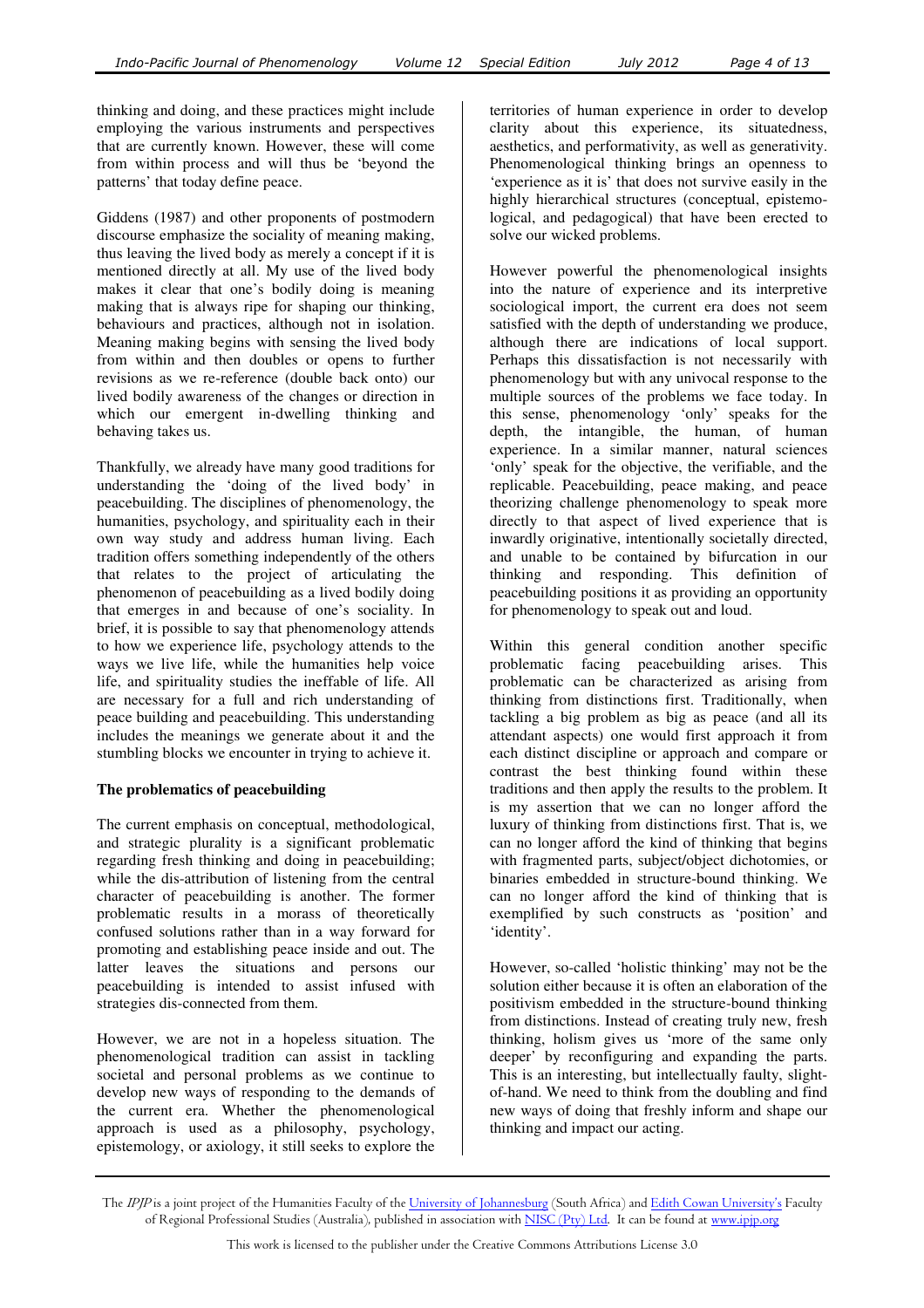## **What is called for now: A process approach**

Today we need a conceptual framework that describes and demonstrates thinking and doing that is 1) recognized by us as authentic, 2) responsive, and 3) ethical. This involves us developing links between what we know by virtue of embodied knowledge (from internally generative spaces of authenticity and responsiveness) and existing schema based on rational discourses (third person spaces that include reflexive ethical guideposts). In this way, we will build 'intermediate spaces' between the first person authentic and responsive and the third person reflexively ethical. These intermediate spaces will allow us to conceive of, and 'think-from-acrossbeyond', the predetermined cognitive boundaries that exist in the embodied or rational forms of thinking and behaving. Acknowledging the importance of these intermediate spaces and building them will help us shape further innovations that can assist in peacebuilding.

Eugene Gendlin's (1997a) process model, which builds on the work of phenomenologists such as Wittgenstein, Dilthey, Heidegger, Merleau-Ponty, Gadamer and McKeon, has the ability to provide a conceptual framework for these aims. Gendlin's (1997a) model is a model of and about living. In places, particular emphasis on describing how living is an ongoing occurring process from which we differentiate various aspects. For Gendlin (1997a), life consists of process(es) that are already changed by any change in any aspect of the differentiated process(es). Life is necessarily bodied and includes 'our' bodies, but in a radical way. In the model, body is re-conceptualized to mean a whole process, which is called 'body-environment'. Instead of starting with our understanding of life and our living of it as separated out components (i.e. body tissue, cognitive, or perceptual bits), the concept of 'body-environment as one occurring' forms the basis of any conceptualization or theory about a topic and activity. This concept of 'body-environment' underlies all of the key principles described below.

It is possible to describe the way in which bodyenvironment functions in any number of situations. Within peacebuilding, body-environment functions as a subjectively-oriented intermediating space which is authenticated by us through its implicitly moving, embodied character. Other intermediating spaces have been described elsewhere, including the relational (Finlay & Evans, 2009), the embodied (Todres, 2007; Todres & Galvin, 2008), and the intuitive (Anderson, 1998, 2004). In each of these intermediating spaces, there is recognition that prior to any single aspect of body-environment 'being set out', that is, differentiated conceptually or behaviorally, the entire territory of the living body-environment functions as a whole and continues in the differentiations, although this continuation is by definition imperfect.

Body-environment space births symbolization (Gendlin, 1997a). Symbolization is recognized in philosophy and psychology as a key process that enables human beings to develop skills such as language, creative expression, intentionality, theory, philosophy, and science. Phenomenologists such as Gendlin (1997a), Merleau-Ponty (1963), and Gadamer (1975) hold that symbolization is a kind of body differentiation, an act of consciousness that occurs although we are rarely aware of its workings.

Our philosophies have gone beyond merely acknowledging that some symbol (e.g. a perception, word, gesture, or expression) can stand for the great deal of meaning for which it is intended. Philosophy and psychology now recognize that human beings can use symbolization to expertly create patterns that have never existed before. In fact, whole academic disciplines (e.g. sociology and economics) and affiliated research enterprises have emerged as a result of the new patterns we have created. In a significant way, these new conceptual patterns function as intermediating spaces. The patterned symbolization of any intermediating bodyenvironment space, and all intermediating bodyenvironment spaces are patterned symbols, generates further differentiations and complexifies our living – sometimes with good results and sometimes with poor ones. We now live with patterns of living such as culture, identity, and society as if they have always existed and are fundamental. In fact, this newly recognized pattern-generating capacity can be characterized as an evolutionary step forward in human consciousness.

This 'step forward' can lead to mistaken essentialism wherein the pattern that has been called out through symbolizing is mistakenly viewed as a datum of existence. In the worst case scenario it would seem that we have lost touch with that which gives rise to the symbols and patterns in the first place. Our capacity to define patterns can stand in the way of fresh original thinking. Without body-environment specifically intermediating in our concepts and patterns we lose our grasp on something fundamental to being human. We lose touch with the feel for life and the feel for living in our patterns and concepts about living.

### **Four basic concepts**

Before continuing this discussion, it is necessary to briefly describe the four basic concepts of Gendlin's (1997a) process model. These concepts are: (1) Interaction first; (2) interaffecting; (3) occurring into implying; and (4) carrying forward. This discussion is

The *IPJP* is a joint project of the Humanities Faculty of the <u>University of Johannesburg</u> (South Africa) and <u>Edith Cowan University's</u> Faculty of Regional Professional Studies (Australia), published in association with <u>NISC (Pty) Ltd</u>. It can be found at <u>www.ipjp.org</u>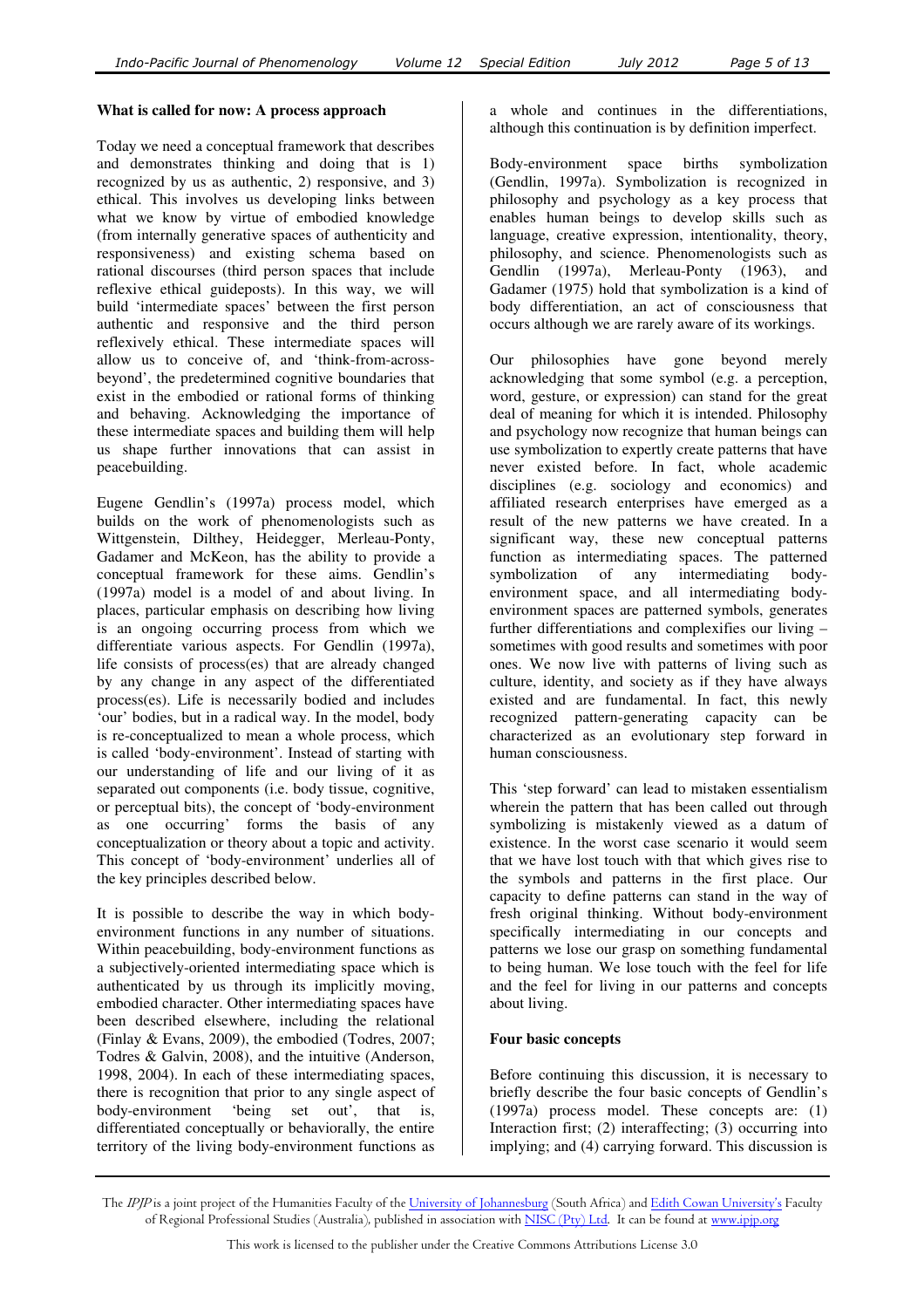necessarily brief, although hopefully it provides enough detail to allow the reader to follow my exploration of human generativity as fundamental to peacebuilding.

Perhaps the most fundamental element of a process model for peace is the tenant of interaction first. Interaction occurs implicitly long before any differentiation of specific events (occurrings). Separate events (occurrings) do not occur first and then interact. Instead, the process of interaction occurs prior to knowledge of something (knowledge of something being a sort of differentiating process).

Gendlin (1997a) describes the key principle of interaffecting in the following manner: "Interaffecting precedes their being many, and continues when they have become many" (p. 23). This principle emphasizes how something different in one process(es) makes the other process(es) different. There is thus no single identity or single hermeneutic to any event that is described. Instead an event is always more-than itself originally. If "we don't assume a single identity of our first process, then the difference **it** makes in the others depends also on how the other process**es** affect and differentiate our first one" (Gendlin, 1997a, p. 39, emphasis in the original). According to Gendlin, any process or event is thus already affected by others and by the differences it makes.

Occurring into implying is the third key concept in Gendlin's (1997a) process model. "Implying is never just equal to occurring. Therefore implying is not an occurring that has 'not yet' occurred. It is not an occurring in a different position on a time line" (Gendlin, 1997a, p. 10). Within this quotation Gendlin uses the two terms implying and occurring in a unique manner. They are not placed on a time continuum where one or the other has to occur first. Instead, the term occurring into implying signifies the entire sequenced 'version' of life that is currently being noticed. In other words, an event (the occurring) was implied by a host of other events that seemingly occurred prior to the event. However, based on the principles of interaction first and interaffecting, there is a better way to characterize any event (be it a behaviour or symbolization) as not just itself, not 'alone', but already affected by those other implied events, most of which will never be known. The whole complexity, not just the facets of this or that version of living we happen to want to study or know more about, is universalized in a new way as an ongoing process; thus occurring into implying into occurring into …

The concept of carrying forward is closely related to the concept of occurring into implying. The whole complexity of any event (any occurring which is also

an implying with and of many other occurrings) is carried forward in a next sequence. Gendlin (1997a) sometimes refers to this process as "eveving" and "versioning" (p. 239). This final concept might actually be closer to what we notice naturally in our daily lives. For instance, when writing this paper I discussed several parts of it with colleagues who were working on similar ideas but in very different applications. One colleague mentioned to me how his particular concept seemed similar to one of mine, but with particular differences. Although the conversation was brief the impact of his observation stayed with me. I 'carried forward' this encounter and it (an entire string of other sequences) works implicitly in what I write now.

Gendlin's (1997a) process model's main contribution to peacebuilding lies in its ability to open up a vast territory from which we can articulate new principles that describe peacebuilding as a whole process that involves many other processes we can distinguish as well as processes for which we do not yet have words. From the simplest form to the more involved and troublesome problems we face, a process model offers new ways of conceiving, articulating, and demonstrating the intricate whole relevance of situations and how they can move forward.

## **Process(es) and applications**

The vastness of that space is thus understandable: It is not a space in the same way in which a situation is a space and we occupy the space of the situation. Instead, it is a space in which the whole situation moves. We are not in the situation anymore, but in the new space, as we are here, the situation is now a something, a new datum, there, over against us. (Gendlin, 1997a, p. 242)

Applying these principles to the field of peacebuilding brings with it an entirely novel approach to any of the many aspects of the entire process of peacebuilding we care to emphasize. As Gendlin suggests, it brings a vast space within us and within our thinking about peace from which we can speak freshly; it enables us to speak in a way that helps move the whole situation forward. We may reasonably ask how this process occurs. However, its very form belies an underlying rationally oriented assumption about causality. Process thinking does not privilege this sort of thinking. Thus, before any question of 'how' can be answered it is important to remember that I am describing a process for which 'causes' and 'outcomes' do not drive the dialogue and are not always predictable. Likewise, 'how' we get the whole situation to move, so to speak, is a result of the process itself and cannot be charted ahead of time. It requires that we adopt a listening stance that draws

The IPJP is a joint project of the Humanities Faculty of the University of Johannesburg (South Africa) and Edith Cowan University's Faculty of Regional Professional Studies (Australia), published in association with NISC (Pty) Ltd. It can be found at www.ipjp.org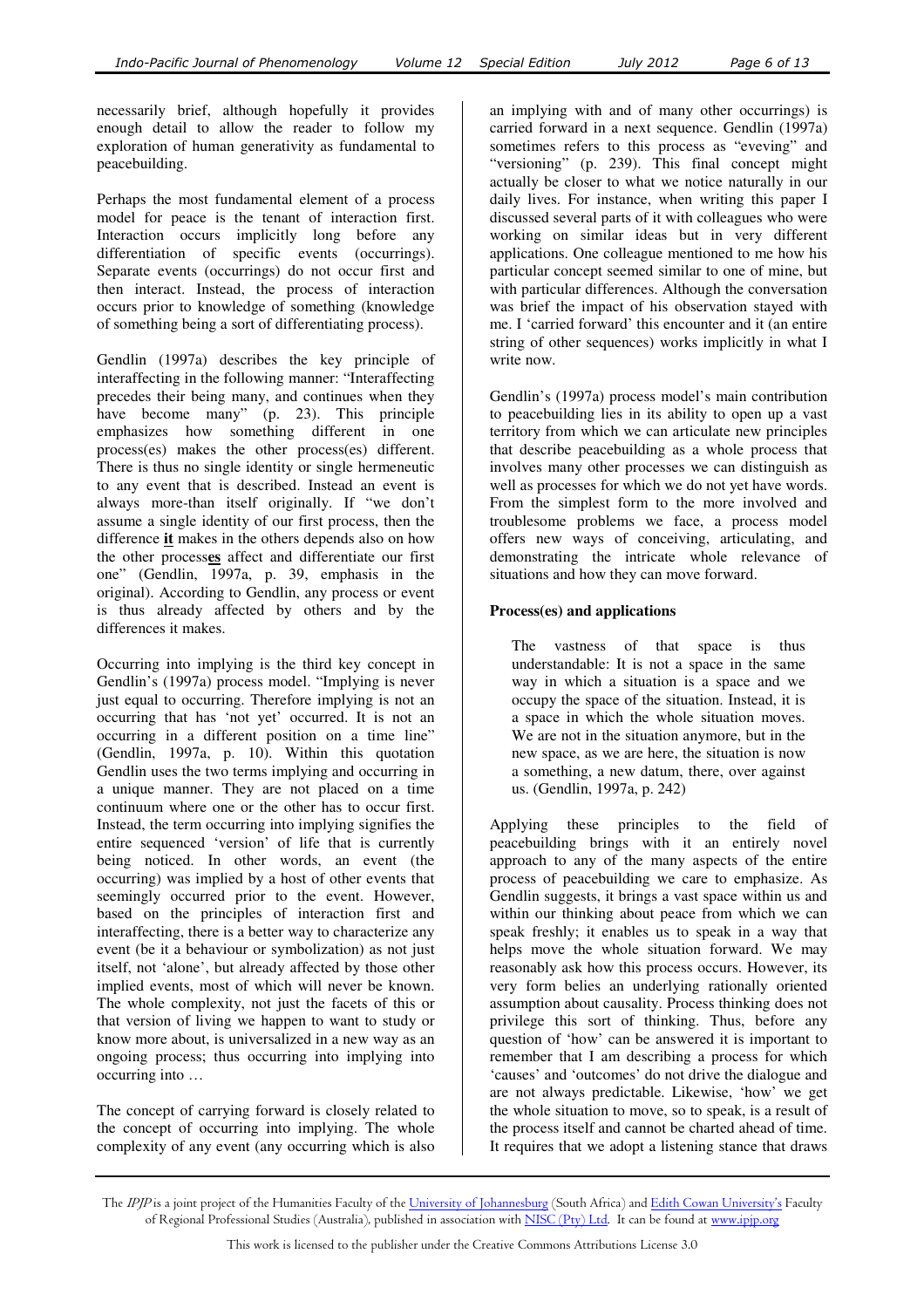us close to the situation without foregoing our relation to the situation. As Heidegger (1962) reminds us in *Being and Time,* "When we are explicitly hearing the discourse of another, we proximally understand what is said" (p. 207).

What I offer instead of causal rational proofs are three basic sensibilities of a process model for peacebuilding. These sensibilities contest the inherent hierarchical rationality of 'what peace is and is not' that is found in our passion for ordering experience. Thus, while I necessarily list the three 'in order' we must anticipate that they exist outside a prescribed notion of order. Additionally, these sensibilities are found in and through the practice of process work and as such are already, inherently of the wider process order.

First, the model is inherently inclusive, meaning that it invites and can involve existing strategies and pedagogies as each responds to the invitation to speak. The spirit of inclusivity is based in the embodied subjectivity of acceptance, willingness, curiosity, and welcoming. A process model for peacebuilding is also inherently open in that it is never 'finished' but ongoing. Finally, this model is inherently creative. Practices, theories, and evaluation schemes that emerge from an intermediating bodyenvironment space confront hegemony squarely in such a way that the proximity of hearing and the distancing of languaging are both safeguarded.

## **The 'optical delusion' and a way forward**

A human being is part of the whole called by us universe, a part limited in time and space. We experience ourselves, our thoughts and feelings as something separate from the rest. A kind of optical delusion of consciousness … We shall require a substantially new manner of thinking if humanity is to survive. (Einstein, cited in Hoven & Weckert, p. 62).

Body, situation, and language imply each other, but that means we cannot do with less than all three. The functions of the human body are not reducible to those of a separated language and a separated situation. (Gendlin, 1992, p. 112)

In these quotations, Einstein and Gendlin (1992) acknowledge that there exists in our thinking an optical delusion of consciousness, a hegemony of ideas about reality that obscure that reality. Stated differently, it is possible to observe how problems arise and then once concepts are created about the reality these problems inhabit we confuse the problems with reality itself. Reliance upon observation and objectivity is an example of an

optical delusion in contemporary thinking. Aspects of thinking, observation and objectivity, as subjectivity, are modes of awareness that, along with sensing, give us the feel we have for being alive, at once distinct from and part of the world we experience. However, being reified into a preferred or dominant modality of thinking, observation or feeling is closer to blindness than to awareness. Without our larger bodily sensing available to observation and feeling, we are always distinct from each other and situations, separated from external and internal clues that serve to fill out our myopic perception of what is important.

The process model produced in my project is first person grounded and second and third person inclusive. It makes a contribution to peacebuilding by exploring the inner workings that fund or challenge the complex social issues addressed in traditional (though cutting edge) approaches to peace building. This distinct model is based on a process oriented foundation that is currently being used in a growing number of academic disciplines and social action causes. The key process component of my work, although it is founded in several different conceptual, cultural, epistemological schemes, is the conceptual and behavioural use of lived experience. The model states that how we understand lived experience determines both how we 'understand' and 'be in the world'.

There are other approaches that assist in solving the problems created by our collective 'optical delusion' of consciousness. Peacebuilding, as an inside and out process, is situated in a set of values found in contemporary culture. Today, the context for peacebuilding includes, but is not limited to, "community members searching for a better life, nonviolent activists pushing for human rights; peacekeepers separating groups in conflict; religious leaders encouraging their followers to make peace with neighbors; relief workers bringing aid; community mediators and restorative justice practitioners; … business leaders …; government leaders initiating change through public policy (Schirch, 2004, p. 5-6)". Networking is essential, relationships are essential; they have the power to form and attain "social capital" (Schirch, 2004, p. 9).

As a scholar, qualitative researcher, and clinician, I am aware of the significance of and complications inherent in the term peacebuilding. As intended, the term resists structure-boundedness through being authentic, responsive, and ethical. The fresh understanding of peacebuilding that I advocate seeks to engage individuals, families, communities, businesses, structures, and governments in a process of reflection and discovery that moves away from destructive expressions of conflict and towards

The *IPJP* is a joint project of the Humanities Faculty of the <u>University of Johannesburg</u> (South Africa) and <u>Edith Cowan University's</u> Faculty of Regional Professional Studies (Australia), published in association with <u>NISC (Pty) Ltd</u>. It can be found at <u>www.ipjp.org</u>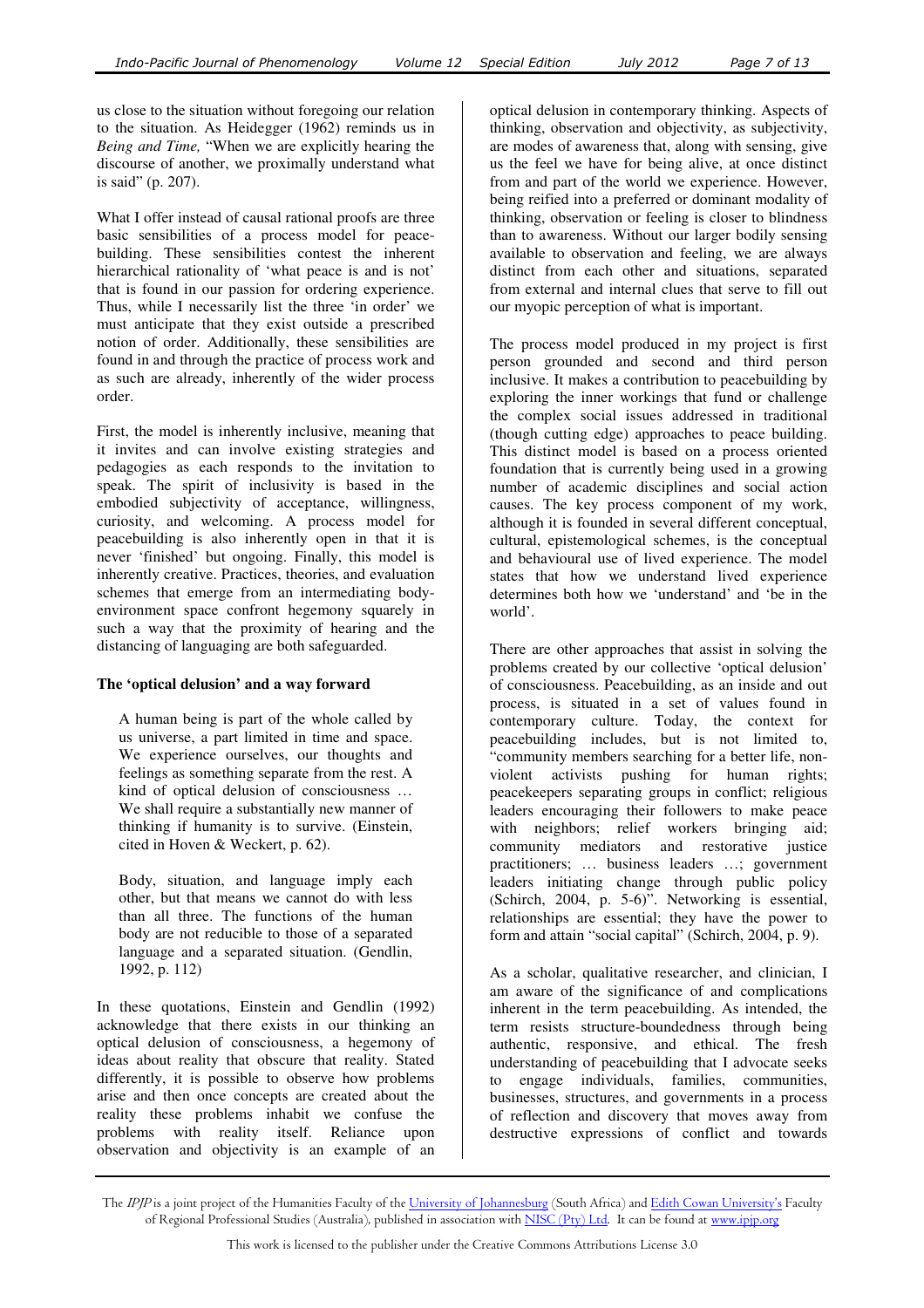constructive growth and reconciliation. This requires a reorientation from rational-linear logic toward a responsive logic that legitimizes listening and the processes involved in creative fresh thinking. Although this explanation does capture the significant elements of a new way of speaking about peacebuilding, there is still more to be said about the topic. In recent years many new and returning voices are raising the alarm and stating that we must and can do more to help establish, maintain and promote a peace-filled world.

John Paul Lederach (1997), in his classic book *Building peace: Sustainable reconciliation in divided societies,* speaks about four interdependent dimensions involved in the goals of conflict transformation and peacebuilding. These four dimensions are personal, relational, structural, and cultural. These four dimensions are underpinned by two very important concepts. The first concept is the movement from one particular point of conflict toward a dynamic negotiation leading to a peaceful resolution. The second concept is the notion of sustainability, that is, the "proactive process that is capable of regenerating itself over time" (Lederach, 1977, p. 75) For Lederach (1977), the transformation of conflict goes beyond the immediate resolution of a particular issue.

The reader will likely already have recognized in their own work the inherent limitations of holding on to a single solution or point of view. If the reader is involved in peace work, this is probably acutely known. A process approach is a better model. If we are wedded to a certain understanding governing the 'proper order' for things such as fulfillment or human achievement or peace building, then we are apt to be less receptive to the demands of the moment and perhaps oppressively apply our assumptions and epistemologies. In fact, we currently recognize that each of us carries a deeply embedded sense of 'how the world works' that reflexively shapes what we see and how we respond.

The need to examine underlying assumptions is well established; unfortunately, examination of underlying assumptions often involves using the very ideas and concepts that drive it in the first place.<sup>3</sup> A process model comes with a different logic, one that is grounded in being present and from which the kind of human living generative of peace building in any locale can be developed. This new logic of presence can be systematically engaged and studied.

 $\overline{a}$ 

#### **The logic of presence, the logos of listening**

Psychoanalyst and phenomenologist Gemma Corradi Fiumara (1990) insists that listening needs to be reintegrated into the way in which humans experience the world, their living together with other beings (both human and non-human), and the work they perform. She contrasts the logos of listening with the dominant logos of demonstration. Fiumara (1990) argues that we must find once again a logos of listening to lay alongside the mainstream logos of demonstration that is found in nearly all social and scientific discourses of our day. She writes of a lack of listening as a central problem in philosophical, scientific, academic, and public discourses. "At any moment in which reality is constructed we can identify an attitude which is able to say and not to listen – at that moment, in fact, a halved and overwhelming *logos* manifests itself" (Fiumara, 1990, p. 2, my emphasis). For Fiumara (1990), the problem presented by a logos that has been halved is a profound disinterest in maintaining a pursuit of and link with the complexity of human living.

A wider and much more troublesome use of a logos centered on explanation and proof, marginalizes or even expels the products of listening, namely curiosity, openness, tentativeness, and dwelling. The near fundamentalist attraction to 'evidence' as based in all things external, objective, and finite results in listening being shunned. It is our own entrancement with third-person objectivity that conditions our thinking to turn away from the generativity of listening and the possibility that embodied intelligence can be the new basis for a much wider view of evidence and proof.

Other phenomenologists have addressed the 'problem of listening'; particularly Heidegger, Gadamer, Vico, and Wittgenstein. These authors state that listening is absent from that which passes for discovery in today's sciences and social sciences. What Fiumara (1990, p. 2) terms the "radical reciprocal openness to listening" is a product of attuning the ear to the other and thereby countering the "magnificently dialectical and assertive" standpoint of our enlightened and cultivated forms of speaking. Intellect without receptivity and the gathering together of diverse paths of knowledge yields intellectualism, dialecticalism, and assertive power where the passion for ordering and evaluating becomes the only legitimate rigour and the basis for reasoning itself.

I agree with Fiumara (1990) and her phenomenological predecessors, and believe that we find ourselves in an era of a divided logos wherein listening is cut-off from discovery. Whether applied to simple observation or critical inspection of peacebuilding theory and practice, listening's

<sup>&</sup>lt;sup>3</sup> The former is an error often associated with a Cartesian or scientific worldview, the latter view is one commonly held by postmodernists. Much more will be said on this later.

The *IPJP* is a joint project of the Humanities Faculty of the <u>University of Johannesburg</u> (South Africa) and <u>Edith Cowan University's</u> Faculty of Regional Professional Studies (Australia), published in association with <u>NISC (Pty) Ltd</u>. It can be found at <u>www.ipjp.org</u>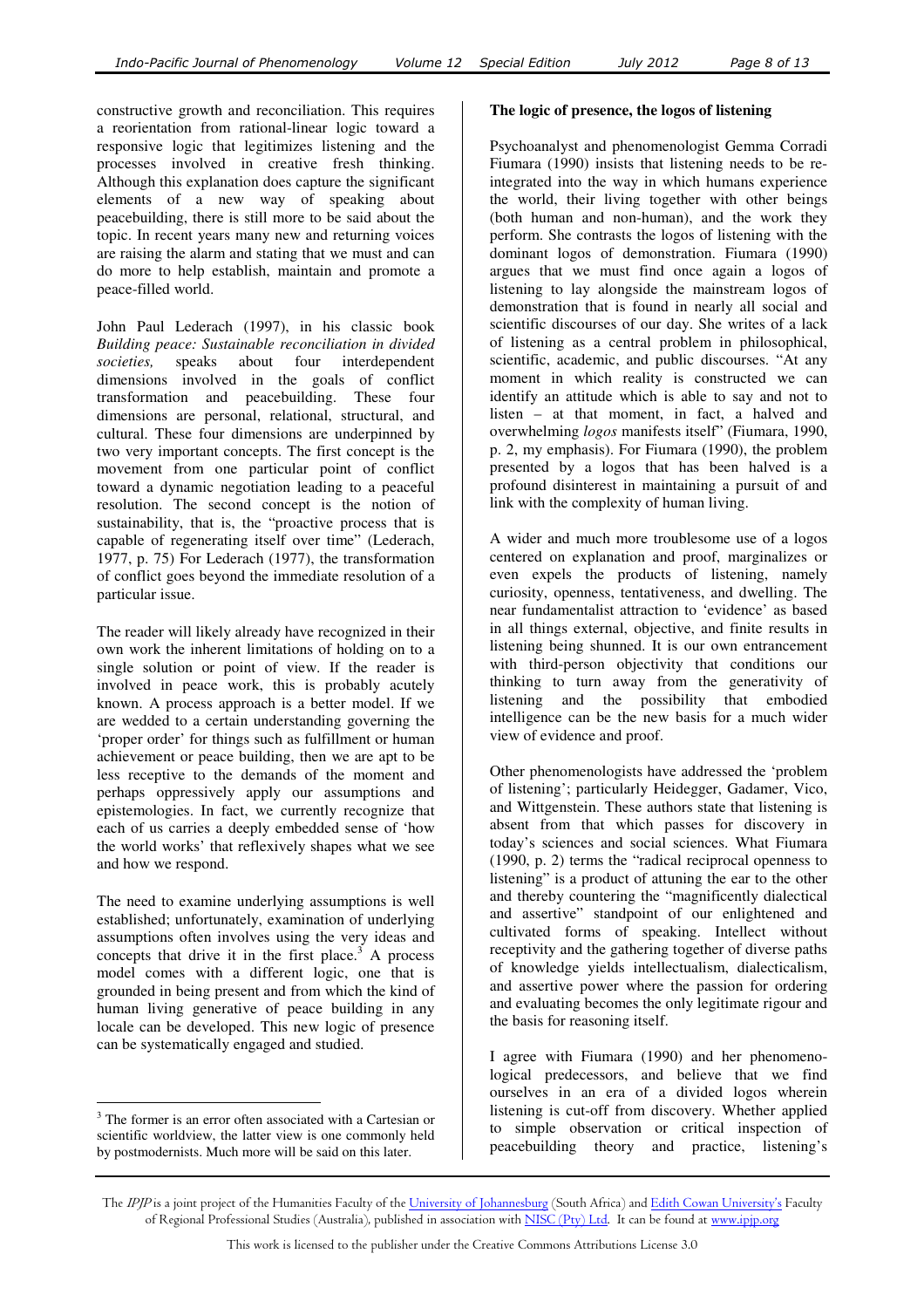generative powers appear to have been deemed superstitious or just silly. The sage Lao Tzu knew something of this some 2500 years ago when he reminded his students that the true master listens in such a way that the student becomes herself. In one of my favorite short poems, Lao Tzu says, "It is as though he listened and in listening such as his we become who we are meant to be" (Laozi, 1963, p. 6). Any discourse that excludes listening, while also appearing at the center of acceptable standards of knowledge claims, stands to mislead and apply halftruths to the rendering of increasingly abstract concepts and out of touch reasoning.

To allay this situation it is possible to look to inspiration from several others who in one way or another address the absence of listening. Martin Buber's (1958, 1965) work focuses on the importance of relations that honor the experience of the other and oneself. For Buber (1958, 1965), true dialogue dismantles any propensity to reduce or have dominion over a human life. He re-interprets logos as a dwelling with or, as Heidegger described it, as lying alongside in generosity (Heidegger, 1956). To continue in the present time in the best vein left to us by these thinkers will require something new from philosophy and psychology.

## **An experientially-oriented phenomenology and psychology**

Early in his career, Gendlin (1997b) recognized that philosophy and other models describing life could actually inhibit new thinking and acting if they are separated from the rich territories of experiencing. He proposed an experientially based philosophy that is process oriented rather than one that assumes the 'old logic' of Newtonian science. He states:

Philosophy can reopen the old assumptions and conceptual models if we think with our more intricate experiencing as well as with logic. Our more intricate experiencing may carry it forward, but is not thereby replaced. It (models, concepts, forms) is always freshly there again, and open to being carried forward in new ways, never arbitrarily, but always in quite special and precise ways. (Gendlin, 1997b, p.xxi)

An important symbol I have used to represent this idea is a modified Greek Theta, which was once used to signify the death and transformation of the soul in its regenerative journey<sup>4</sup>. In this context it is both a personal and societal exemplar of the manner in which transformative process work self-organizes and is forward leaning.



*Figure 1: Modified Theta* 

It is possible to conceive of the personal, social, cultural, or global process involved in building peace as traveling inward - following the arc of inward attending and discovery, emerging back upon its beginning only to be moved forward, often in unexpected ways; the doubling of inward referring in social behaving.

It makes little sense to keep viewing peacebuilding and social change work as either an inward perception or outward project – the single hermeneutic working independently. Unfortunately this kind of singular thinking characterizes much of our contemporary scholarship on peace, whether focused as a personal or social process. In a process model approach to peacebuilding, a philosophical and psychological shift is generated that moves our intellectual discussions toward an 'experiential order'. This order was first found among the phenomenologists but has emerged more recently within a growing number of other disciplines such as nursing, cognitive and neuropsychology and theologies of liberation.

Leaders in the peacebuilding community also recently started to make use of something close to what I am proposing when they open national or international conferences with titles that include phrases such as 'coming from the inside' and 'first person'. Even positive psychology (Seligman, 2011), a relatively new sub-discipline within the field of psychology, now proclaims 'meaning' and 'body intelligence' as key factors contributing to a happy life.<sup>5</sup>

Although these are all good and even profound developments they often do not have the new forms of thinking needed to progress beyond what their disciplines demand are the legitimized standards of study, languaging and evidence. After all, it is well known that the best thinking and strategizing about

 $\overline{a}$ 

 $\overline{a}$ 4 Theta is used widely in many academic disciplines including, of course, Greek language studies and Latin. It is also used in theoretical mathematics and as a symbol in esoteric spiritual traditions and numerology. Its meanings

are thus varied. See http://en.wikipedia.org/wiki/Theta for more information.

<sup>5</sup> Martin Seligman, considered the founder of positive psychology, may be well known to the reader. The reader may wish to consult his recent book, *Flourish* (Seligman, 2011), as it contains his latest 'revolution', the importance of meaning in happiness.

The IPJP is a joint project of the Humanities Faculty of the University of Johannesburg (South Africa) and Edith Cowan University's Faculty of Regional Professional Studies (Australia), published in association with NISC (Pty) Ltd. It can be found at www.ipjp.org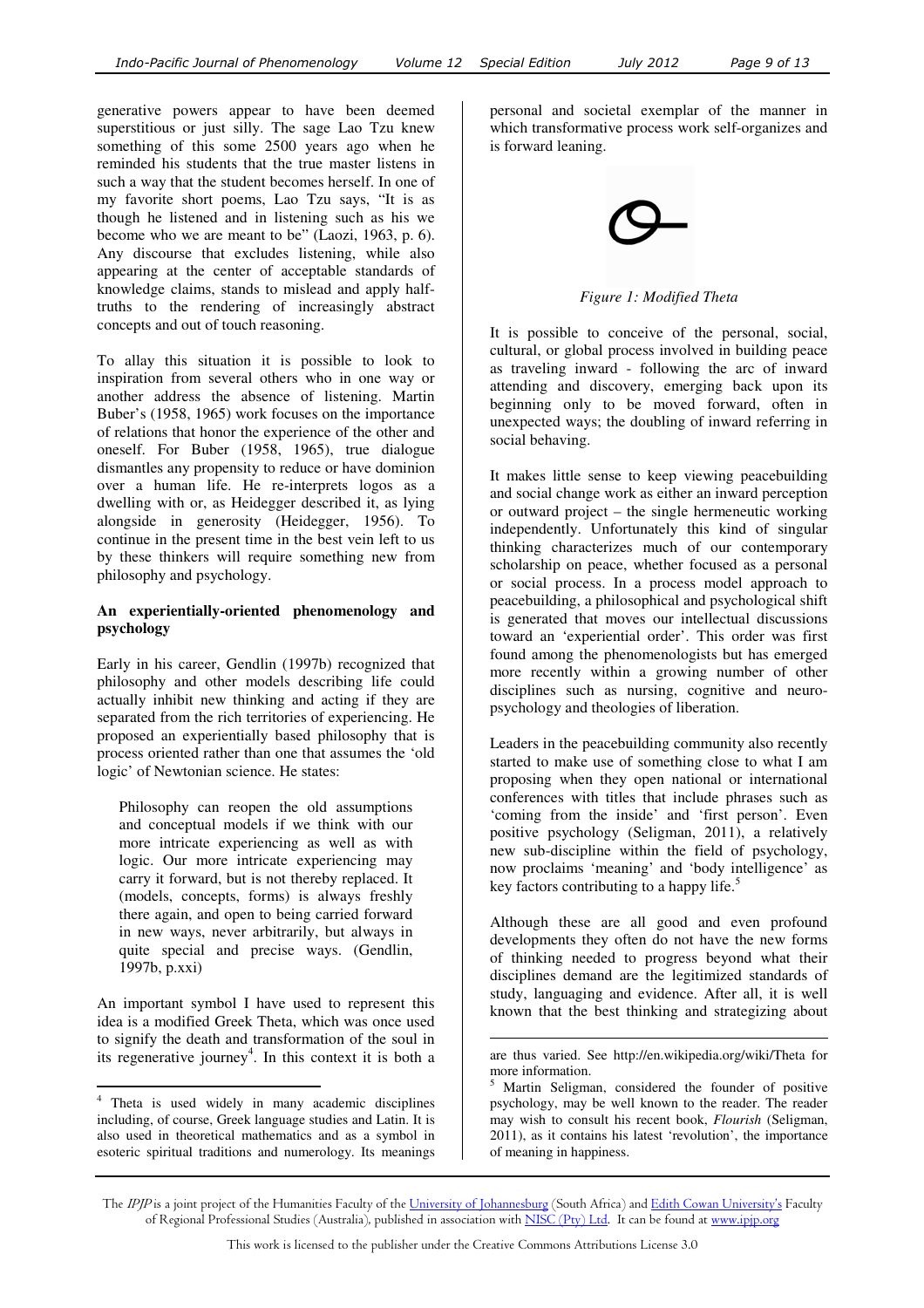solving our most wicked personal, societal, and world problems, which include assaults on human dignity and freedom, have suffered from no lack of ingenuity. However, we remain ill equipped to think beyond the boundaries of our adopted philosophies and epistemologies. It seems possible that experientially orientated phenomenology may provide concepts, strategies, and modes of verification that are truly fresh because they are already beyond the assumed patterns, thus providing room to move our doing lived body forward into sociality.

I have been emphasizing that experience is not limited by structure-bound concepts such as subjectivity and objectivity, but is instead a profound interaction of body, language, and situation that we are able to recognize for its embodied feel. If tapped, our felt sense, or embodied intelligence, yields creativity potent enough to bridge the intrapersonal and social, conceptually and practically. We should therefore refuse the postmodern claim of the isolated, constructed individual drifting in a morass of competing relativities. We should also be suspicious of the embedded positivist logic found in some current thinking about peacebuilding that draws upon a natural sciences or holistic models of reality.

In short, we need to find and advance more truly<br>human technologies that build relational human technologies that build transformation that encompass the larger field within which humans, animals, plants, and the entire ecosphere exists. To do so will be to think and act from both the inside and the outside simultaneously. This will revolutionize the way we live.

### **Ongoing discussions**

Admittedly, exploring the nature of the changes and the transformation of thinking and doing suggested here, be it personal, social, cultural, or political in character, is certainly not new. However, a model that widens our understanding of what qualifies as 'legitimate' forms of knowledge and thereby widens what constitutes evidence is at least uncommon. The process model understanding of social change presented here begins from the already interaffected, where we discover the meaning of things, and helps us move beyond the patterns of thinking that bind us to see reality in either-or terms. It moves away from the structure-boundedness of position and conflict and the almost tyrannical contemporary notion of evidence.

The 'three sensibilities' of a process model for peace (e.g. inherent inclusiveness, openness, and creativity), arise in the environments that are supportive of embodied intelligence and are not originally distinct from these environments. The environments are newly intermediating, generative spaces that we are

more likely to move in with care and diligence, such that we will legitimize speaking from the implicit knowing brought through listening. This wider view, which will assist in the generating of new, just approaches and theories for being and acting in the world, is, if not new, then at least distinctive. Speaking from (out of) felt experience may break the social linguistic contract, but not merely for the sake of anarchy. Deep listening, dwelling, and moving invites new discourses that are responsive, open, and creative. None of the current models can hold all of this complexity and promise adequately. What is needed is a process model.

The model for peace discussed here marks a decided turn away from the way in which we usually approach understanding and advancing peace and change, which can be characterized by its foundational premises as a view from the outside. As mentioned above, the new positive psychology literature, while finally coming to appreciate 'meaning' as a distinct element in health and happiness, decidedly refers to the inner dimension of our existence in terms of its quantifiable nature alone (Seligman, 2011). Although psychology and other social sciences give an occasional nod to the qualitative aspect of human experience this is given within the narrow confines of supporting the 'more rigorous' and demonstrable, 'evidenced-based' quantitative view.

Regardless of whether our specific interests lay in conflict resolution or peacebuilding, Buddhist philosophy or positive psychology, education or social change, what is needed at the moment is movement starting from the inside, the micro, which then moves to the intrapersonal level and then extends the insights found in these realms to the macro or socio-political level of change. Peacebuilding as described here shows that change and transformation, even in the most difficult and intractable of situations, is always a real possibility when it starts from the wisdom that touches the heart and compels it to shift and change. The concepts I employ are the result of the intersection of inner resources and experiences that occurred in the field while I was involved in doing research. I contend that this inner knowing lies deep within all of us and provides the grounding for the choices and actions we make, despite the fact that in the regular work of our scientific and social change endeavours we make little or no claims of its existence or impact.

Our inward intelligence, our intermediating embodied knowing, possesses the resources, insights and knowledge to inform the actions we take in all cases. It is possible for us to learn how to intentionally slow down the driving forces urging us toward demonstrations and accomplishment in order to dwell first before we create. In order to do so we need to

The *IPJP* is a joint project of the Humanities Faculty of the <u>University of Johannesburg</u> (South Africa) and <u>Edith Cowan University's</u> Faculty of Regional Professional Studies (Australia), published in association with <u>NISC (Pty) Ltd</u>. It can be found at <u>www.ipjp.org</u>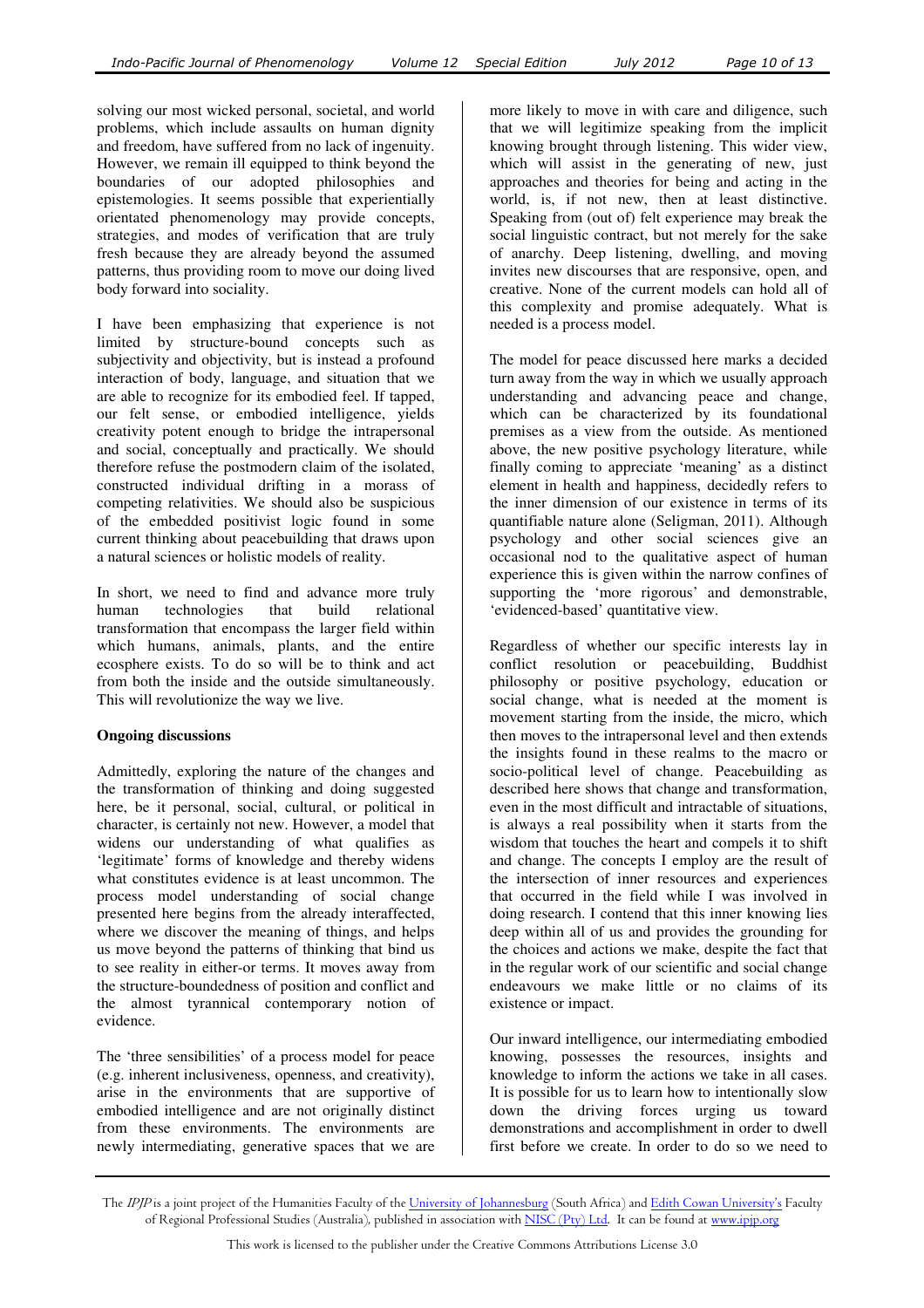consciously direct a listening ear to those very inner processes that have been relegated to the outer banks of discovery. This means allowing enough time for the saying to emerge and thus create new forms of doing our thinking. As the revised theta symbol suggests, the entire process turns our attentions first inward with a deep listening stance and from there we follow the non-linear, directional and forward moving arc of knowledge.

My project, like the theta, suggests a course but does not provide definite rules. Instead of offering 'steps of transformation' or 'rubrics for positive change' or simply avoiding the whole notion of behaving as a phenomenological space, the approach offered in this paper is process oriented. I offer a model of the very processes involved in personal and social change for peace that is implicitly responsive to local conditions, in fact the model grows from our localities outward. It is therefore not possible for such a model to propose invariant sequences for discovery or action.

This raises questions regarding the possibility of an alternative. What can we 'say' about building a peace-filled world from the inside that retains the responsiveness we want while creating strategies, concepts, or evaluations necessary to carry out such inwardly original movement? Although this may seem impossible or a fool's errand I believe that there is a solution. I have found that we can learn to touch and speak from the paradox between customary forms of thinking if this paradox is alive within us. We speak from the silence and wonder that wraps the apparent contradictions between the personal and the wider culture, between competing interests and the best outcome.

In order to listen and attend to the generative silences within we must pay attention to something so basic that we overlook its importance at nearly every juncture; we must pay attention to experience itself. This is the missing link - human experience as a singular ongoing process of the interaction of personal knowledge and public action. Drawing close to its origins calls forth in us a deep reverence that is unmistakably known. As the poet says:

For they are the moments when something new has entered us, something unknown; our feelings grow mute in the shy embarrassment, everything in us withdraws, a silence arises, and the new experience, which no one knows, stands in the midst of it all and says nothing. (Rilke, 1992, p. 64)

We know now that "the new experience, which no one knows … and says nothing" actually has a great deal to say. However, in order to hear what is yet to be said we must dispose ourselves to its character and not impose upon its saying a form or construct foreign to its fledgling voice. With Rilke (1992) and others, this project is not alone in its quest to reassert that the foundation of personal growth and social change is found in human experience, which consists of enfolding silences and forward leaning steps. If we are to locate peacebuilding as an experience and a concept as well as a space of action, we will need to traverse the vast interior world of human experience as it makes its way outward into action and follow the process that unfolds and the wisdom it brings.

### **Referencing Format**

Krycka, K. C. (2012). Peacebuilding from the inside. *Indo-Pacific Journal of Phenomenology*, 12 (Special Edition, July: *Evidence-Based Approaches and Practises in Phenomenology*), 13 pp. doi: 10.2989/IPJP.2012.12.1.10.1123

### **About the Author**



Dr Kevin Krycka is Director of the Master of Arts in Existential-Phenomenological Therapeutic Psychology at Seattle University. Since joining the faculty in 1989 he has taught both graduate and undergraduate courses in the area of abnormal psychology and the preparation of psychotherapists. Dr Krycka's scholarship utilizes phenomenological research methods to develop a deep understanding of how human beings experience and respond to change. Dr Krycka has extensive experience teaching Focusing, a mind-body awareness process, to those in the medical and allied healthcare professions (therapists, body workers, acupuncturists, etc.) as well as with persons with serious and life threatening conditions such as HIV/AIDS, cancer, EBV, MS and chronic pain conditions.

Currently, Kevin is developing a model for peacebuilding that helps bring the experiential order, found in moments of deep and lasting personal change, into public discourse and policy-making.

### E-mail address: krycka@seattleu.edu

The IPJP is a joint project of the Humanities Faculty of the University of Johannesburg (South Africa) and Edith Cowan University's Faculty of Regional Professional Studies (Australia), published in association with NISC (Pty) Ltd. It can be found at www.ipjp.org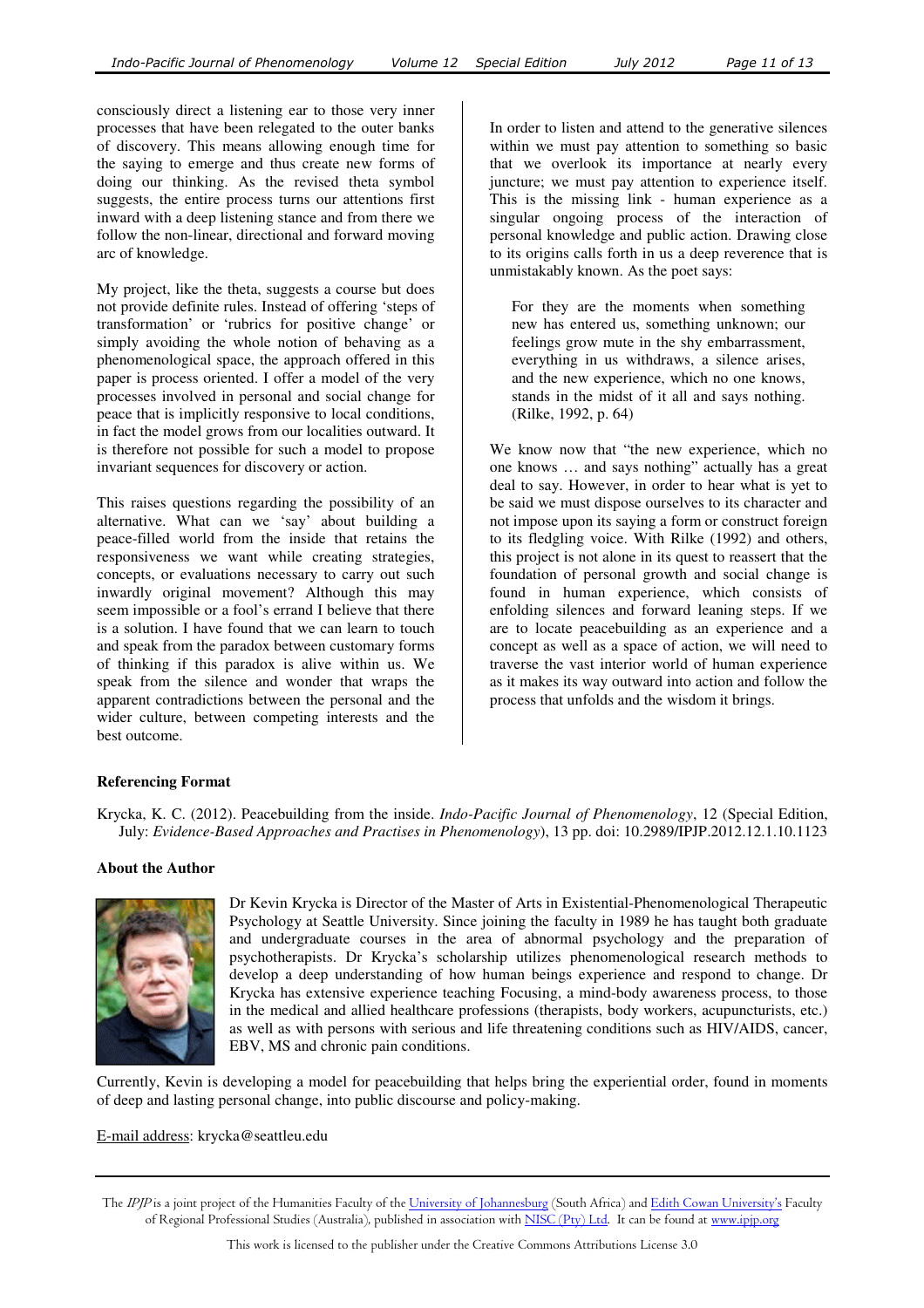#### **References**

- Anderson, R. (1998). Intuitive inquiry: A transpersonal approach. In W. Braud & R. Anderson (Eds.), *Transpersonal research methods for the social sciences: Honoring human experience* (pp. 69-94). Thousand Oaks, CA: Sage.
- Anderson, R. (2004). Intuitive inquiry: An epistemology of the heart for scientific inquiry. *The Humanistic Psychologist, 32*(4), 307-341.
- Buber, M. (1958). *I and thou* ( $2<sup>nd</sup>$  ed.). New York: Scribner & Sons.
- Buber, M. (1965). Distance and relation. (M. Friedman & R. G. Smith, Trans.). In M. Friedman (Ed.), The knowledge of man: Philosophy of the interhuman (pp. 59-71). New York: Harper and Row.
- Finlay, L., & Evans, K. (2009). *Relational-centred research for psychotherapists.* Chichester, UK: Wiley-Blackwell.
- Fisher, S. (2000). *Working with conflict: Skills and strategies for action.* London: Zed Books.
- Fiumara, G. C. (1990). *The other side of language: A philosophy of listening*. London: Routledge.
- Gadamer, G. H. (1975). *Truth and method*. New York: Crossroad.
- Gendlin, E. T. (1992). Thinking beyond patterns: Body, language, and situations. In B. den Ouden & M. Moen (Eds.), *The presence of feeling in thought* (p. 132). New York: Peter Lang.
- Gendlin, E. T. (1997a). *A process model*. Chicago: Focusing Institute.
- Gendlin, E. T. (1962/1997b). *Experiencing and the creation of meaning; A philosophical and psychological approach to the subjective.* New York: Free Press of Glencoe. (Original work published 1962).
- Giddens, A. (1987). *Social theory and modern sociology*. Cambridge: Polity Press.
- Heidegger, M. (1927/962). *Being and time* (J. Macquarrie & E. Robinson, Trans.). Oxford: Blackwell.
- Heidegger, M. (1975). *Early Greek thinking* (D. F. Krell & F. A. Capuzzi, Trans.). New York: Harper & Row.
- Hoven, J. V. D., & Weckert, J. (2008). *Information technology and moral philosophy.* New York, NY: Cambridge University Press.
- Kroc Institute for International Peace Studies. (n.d.) *What Is Peace Studies?* Retrieved August 3, 2010 from http://kroc.nd.edu/aboutus/peacestudies
- Laozi. (1963). *Tao te ching/Lao Tzu* (D. C. Lau, Trans.). London: Penguin Press.
- Lederach, J. P. (1977). *Building peace: Sustainable reconciliation in divided societies.* Washington, DC: United States Institute of Peace Press.
- Merleau-Ponty, M. (1963). *The structure of behavior*. Boston, MA: Beacon Press.
- Peacemaking [Peacemaking: On the road to peace: peace process since World War II] (2010). *The encyclopedia of the new American nation*. Retrieved from http://www.americanforeignrelations.com/O-W/Peacemaking-On-theroad-to-peace-peace-processes-since-world-war-ii.html
- Rilke, R. M. (1992). *Letters to a young poet*. San Rafael, Calif.: New World Library.
- Risser, J. (1997). *Hermeneutics and the voice of the other: Re-reading Gadamer's philosophical hermeneutics.* Albany: State University of New York Press.
- Seligman, M. E. P. (2011). *Flourish: A visionary new understanding of happiness and well-being*. New York: Free Press.
- The IPIP is a joint project of the Humanities Faculty of the University of Johannesburg (South Africa) and Edith Cowan University's Faculty of Regional Professional Studies (Australia), published in association with NISC (Pty) Ltd. It can be found at www.ipjp.org